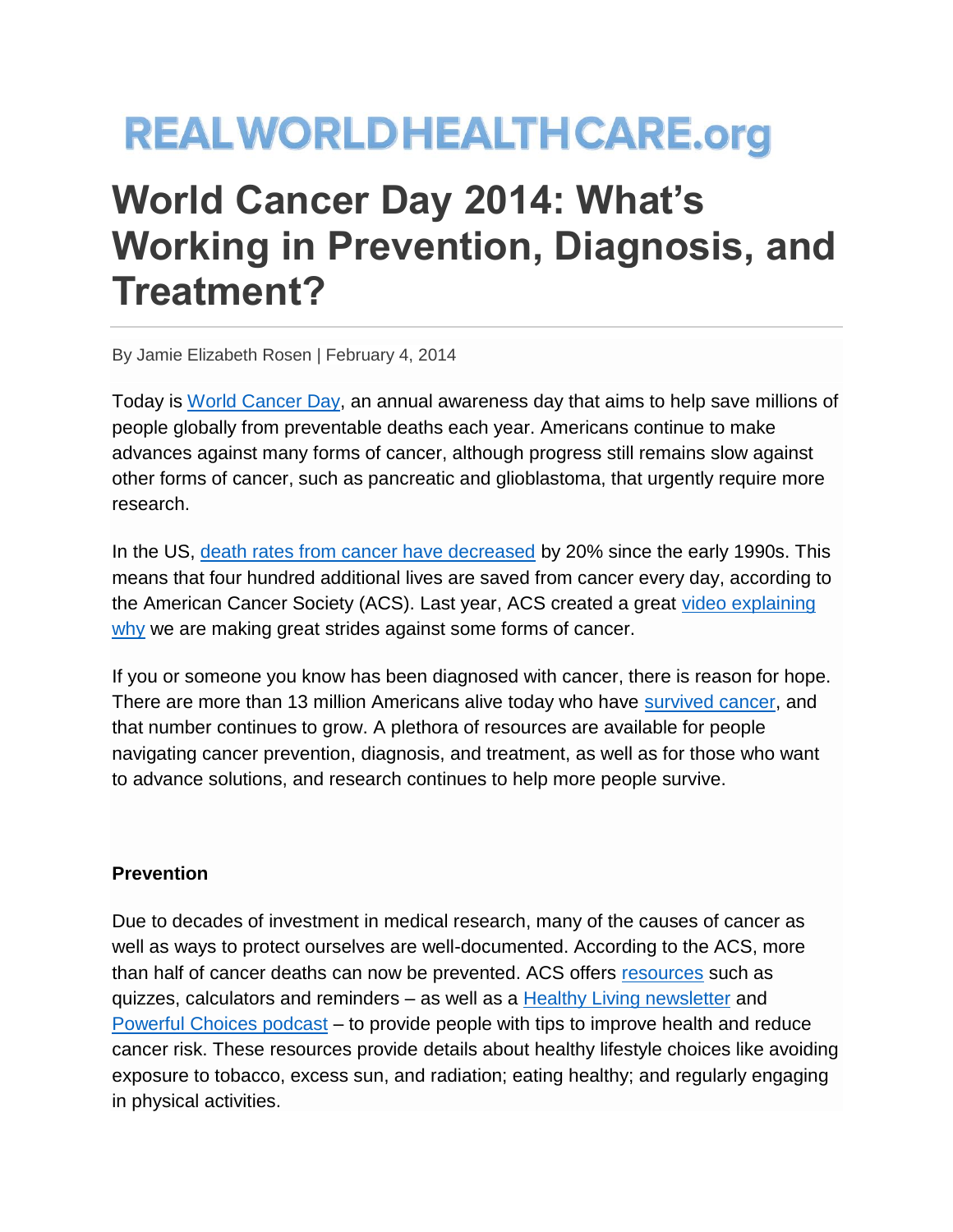# **Diagnosis**

Early detection of cancer saves lives. ACS provides concrete [cancer screening](http://www.cancer.org/healthy/findcancerearly/cancerscreeningguidelines/american-cancer-society-guidelines-for-the-early-detection-of-cancer)  [guidelines](http://www.cancer.org/healthy/findcancerearly/cancerscreeningguidelines/american-cancer-society-guidelines-for-the-early-detection-of-cancer) for check-ups at all stages of life. Promising diagnostic technologies for different cancer types are currently under development. Initiatives such as ['Are You](http://areyoudenseadvocacy.org/)  [Dense Advocacy'](http://areyoudenseadvocacy.org/) are working to improve use of existing diagnostic tools, in this case by empowering women for whom mammograms may be less effective.

## **Treatment**

If you or someone you know is diagnosed with cancer, ACS offers a helpful guide on [how to find and pay for treatment.](http://www.cancer.org/treatment/findingandpayingfortreatment/index) Insurance companies can also help identify treatment providers. You can also find a support group. The American Association for Cancer Research offers information about finding [cancer support groups](http://www.aacr.org/home/survivors--advocates/information-about-support-groups,-clinical-trials,-financial-help-and-fundraising/how-to-find-a-support-group.aspx) as well as a [directory](http://www.aacr.org/home/survivors--advocates/cancer-resources-mdash;-organizations,-agencies-and-websites/support-and-advocacy-groups/us-and-canadian-groups-by-focus.aspx)  [of patient support and advocacy groups](http://www.aacr.org/home/survivors--advocates/cancer-resources-mdash;-organizations,-agencies-and-websites/support-and-advocacy-groups/us-and-canadian-groups-by-focus.aspx) organized by type of cancer or group focus.

For cancer patients who wish to consider advancing medicine by participating in clinical trials, NIH's National Cancer Institute provides resources for people [interested in](http://www.cancer.gov/clinicaltrials)  [participating in clinical trials](http://www.cancer.gov/clinicaltrials) and ACS offers a [Clinical Trials Matching Service.](http://www.cancer.org/treatment/treatmentsandsideeffects/clinicaltrials/app/clinical-trials-matching-service)

For those who have medical insurance but have trouble affording treatment, charities such as the HealthWell Foundation have programs to help people pay their part of the cost. HealthWell has awarded over \$140 million in assistance to more than 70,000 individuals living with cancer.

### **How you can help**

- The World Cancer Day website provides a [list](http://www.worldcancerday.org/dosomething) of creative ways you can help advance the fight against cancer as well as an [advocacy toolkit](http://www.worldcancerday.org/advocacy-toolkit) to make the most of your efforts. They also provide a [social media guide](http://www.worldcancerday.org/sites/wcd/files/atoms/files/WCD2014_SocialMedia_Guide_131212.pdf) to help you spread the word.
- Donate to a research organization or help patients directly today by donating to help open the [Emergency Cancer Relief Fund](http://www.healthwellfoundation.org/emergency-cancer-relief-fund) so patients can focus on their fight to get better and not fight with medical bills.